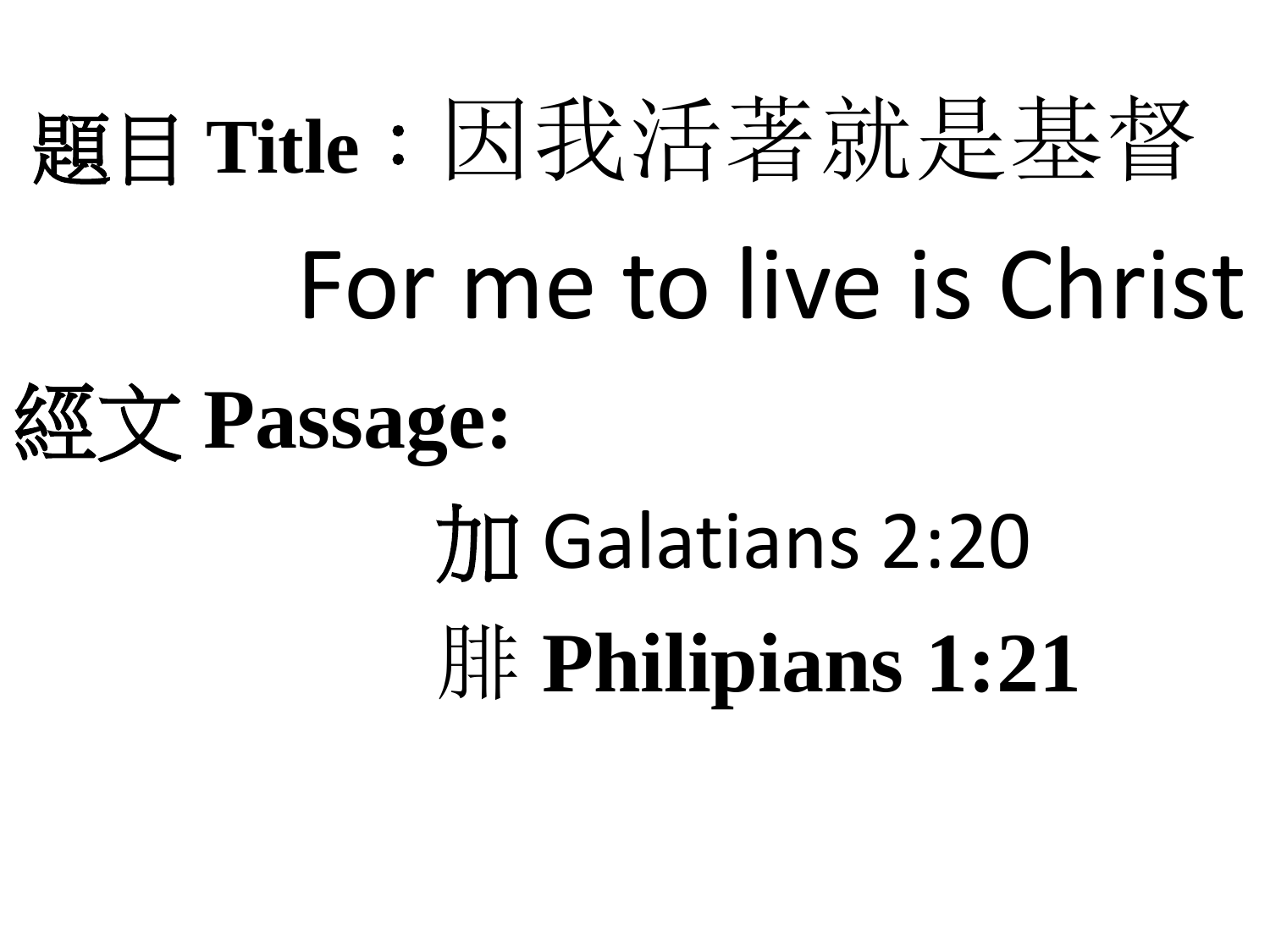# 15 其 督 耶 穌 降 世 為要 拆 救 罪 人

Christ Jesus came into the world

to save sinners!

提 摩 太 前 書 **1 Timothy 1:15**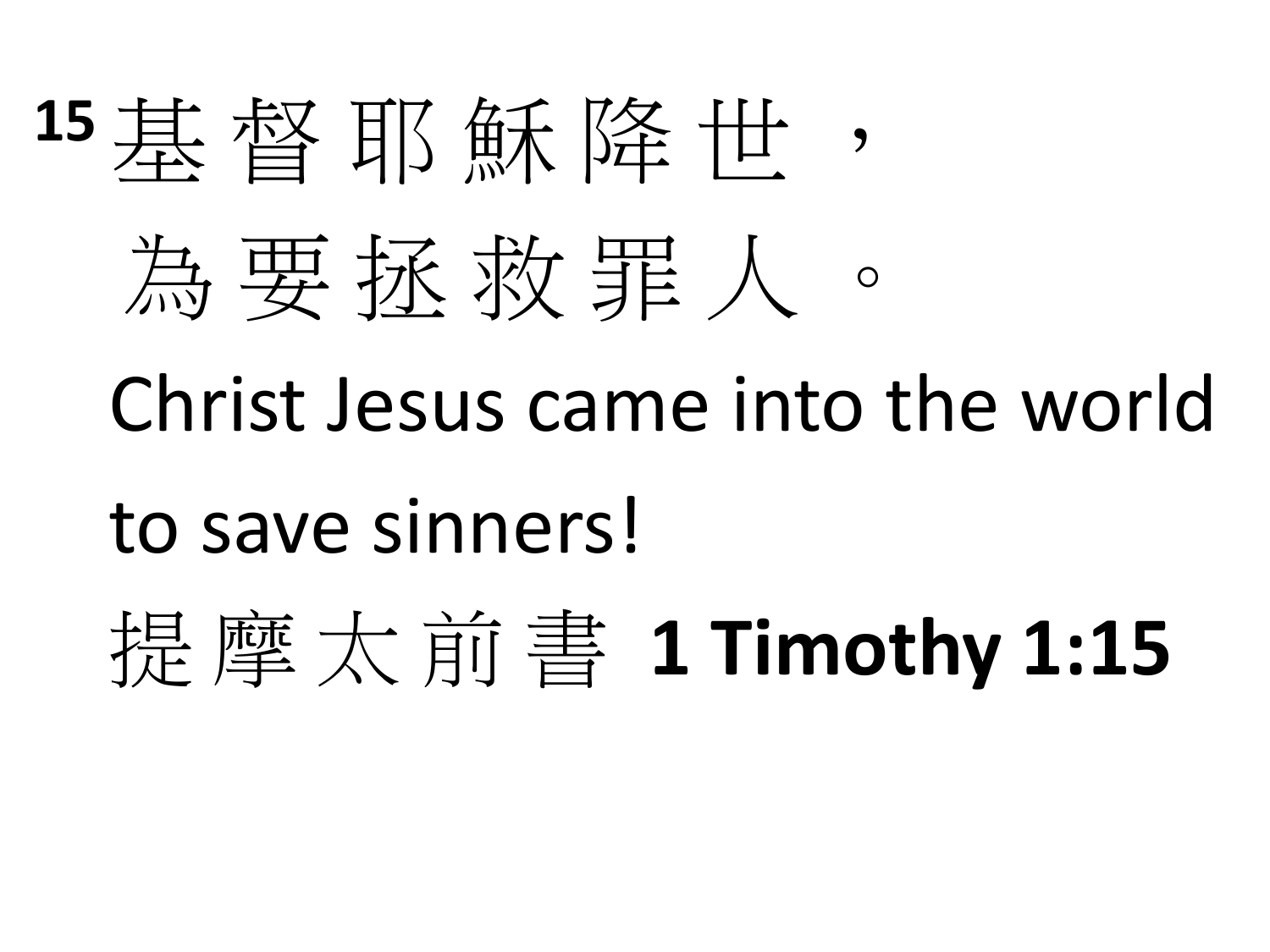

- I came that they may have life, and have *it* abundantly.
- 約 翰 福音 John 10:10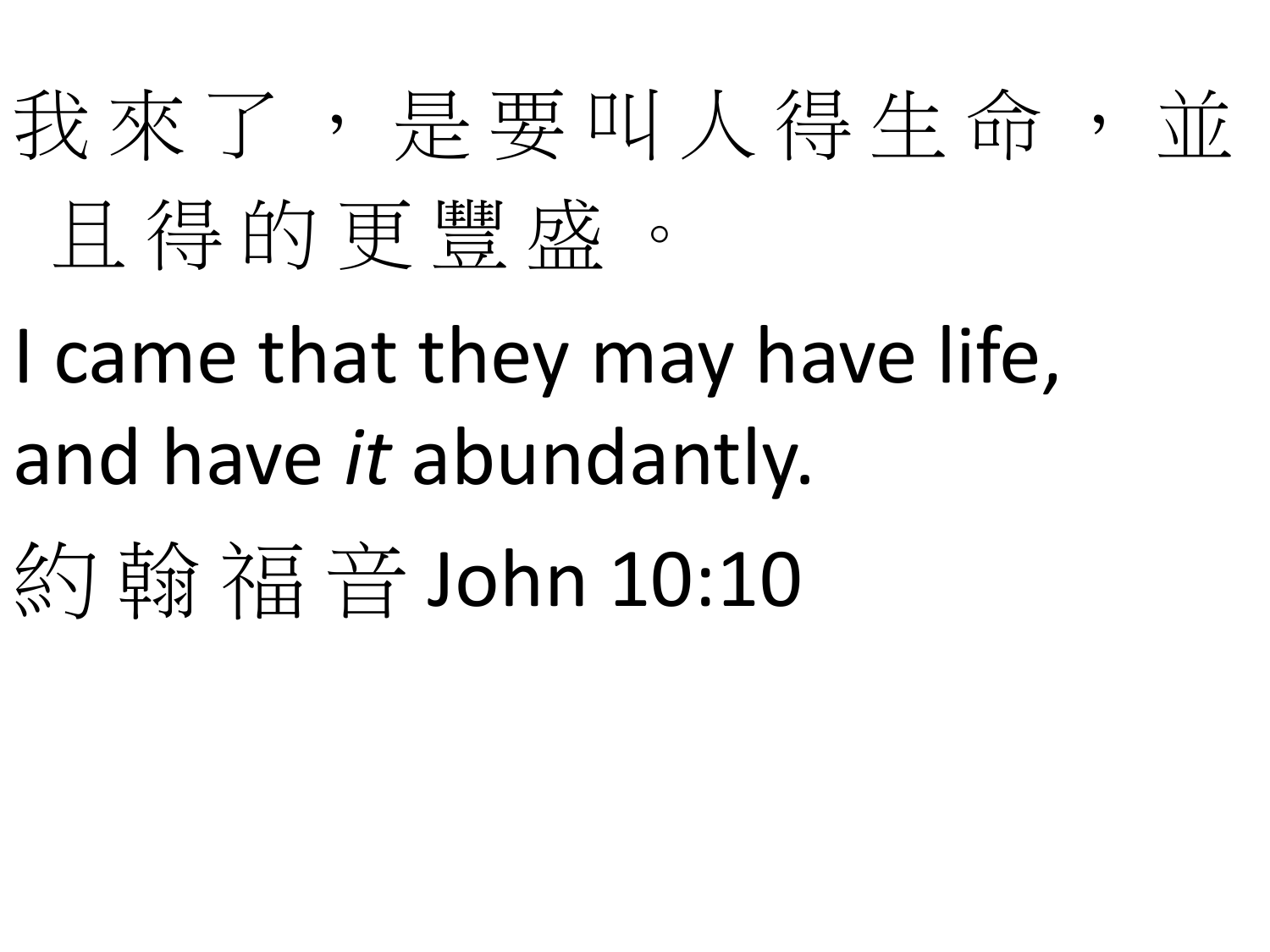I have been crucified with Christ and I no longer live, but Christ lives in me. The life I now live in the body, I live by faith in the Son of God, who loved me and gave himself for me.

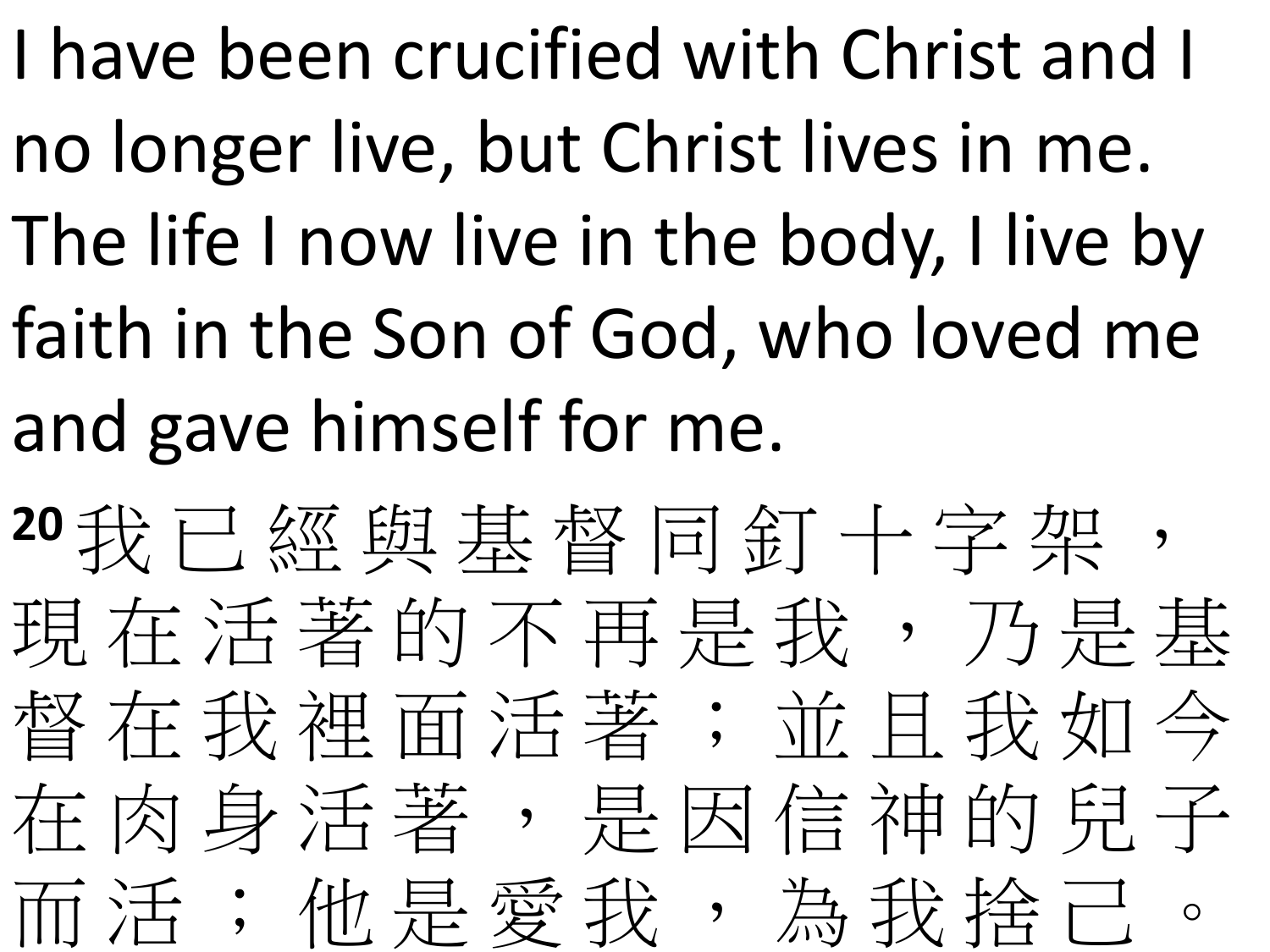## 1. Christ lives in Christ-ian (infant) 基 督 在 我 裡 面 活 著 Romans 6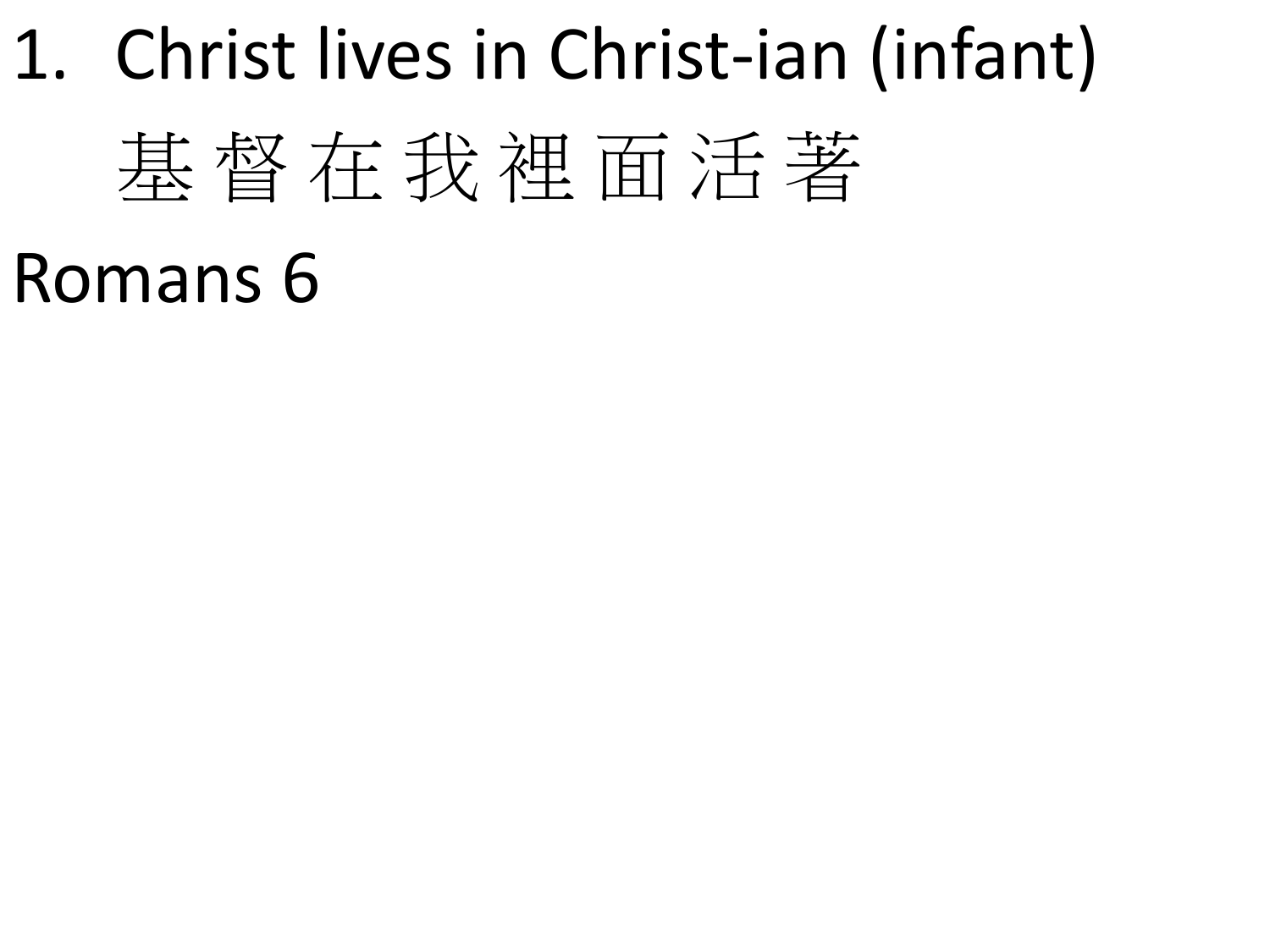#### Romans 6

What shall we say then? Are we to continue in sin so that grace may increase?**<sup>2</sup>**May it never be! How shall we who died to sin still live in it? **<sup>3</sup>**Or do you not know that all of us who have been baptized into Christ Jesus have been baptized into His death?**<sup>4</sup>** Therefore we have been buried with Him through baptism into death, so that as Christ was raised from the dead through the glory of the Father, so we too might walk in newness of life.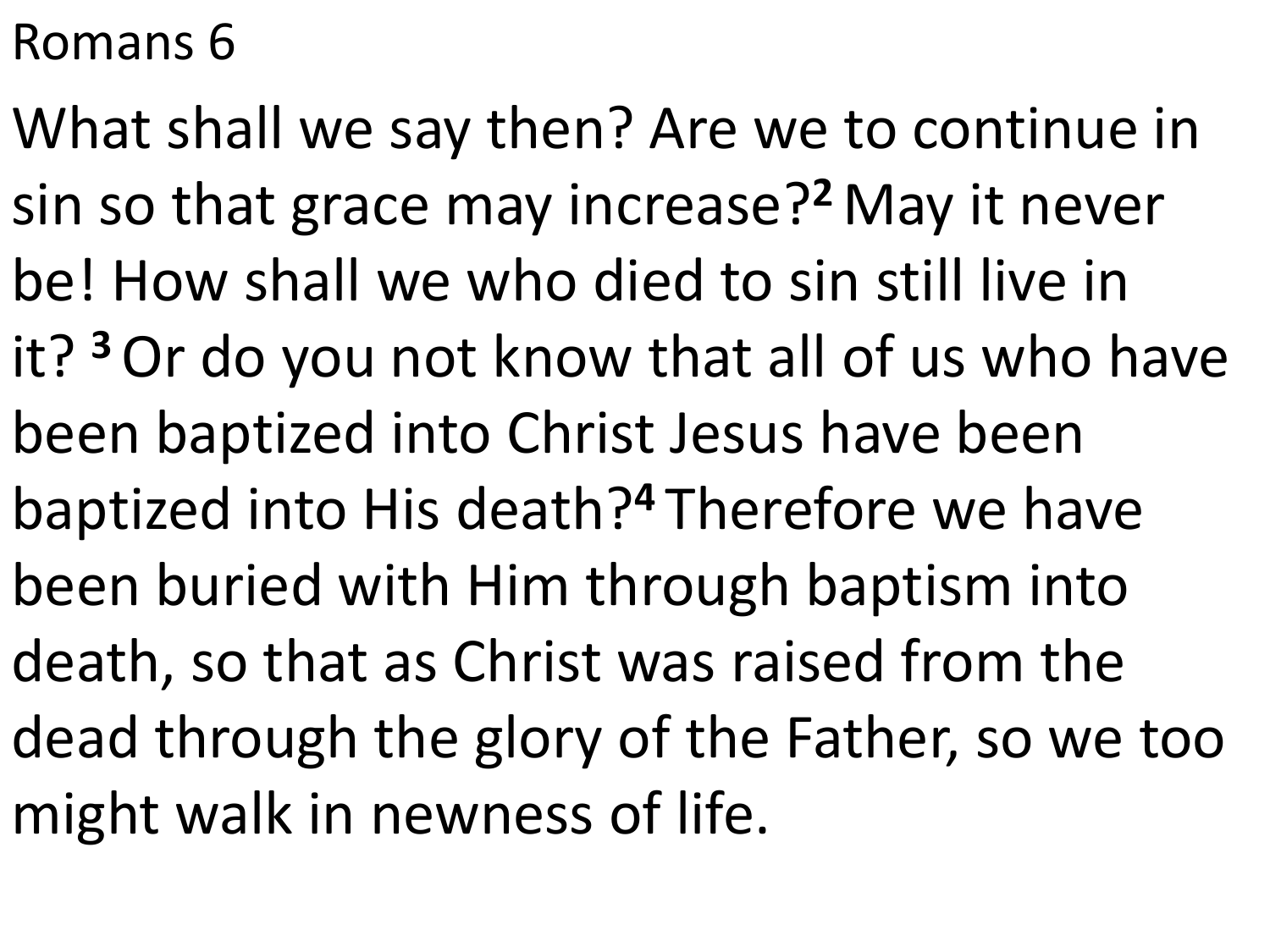**<sup>5</sup>** For if we have become united with *Him* in the likeness of His death, certainly we shall also be *in the likeness* of His resurrection, **<sup>6</sup>** knowing this, that our old self was crucified with *Him*, in order that our body of sin might be done away with, so that we would no longer be slaves to sin; **<sup>7</sup>** for he who has died isfreed from sin.**<sup>8</sup>**Now if we have died with Christ, we believe that we shall also live with Him,**<sup>9</sup>** knowing that Christ, having been raised from the dead, is never to die again; death no longer is master over Him. **<sup>10</sup>** For the death that He died, He died to sin once for all; but the life that He lives, He lives to God. **<sup>11</sup>** Even so consider yourselves to be dead to sin, but alive to God in Christ Jesus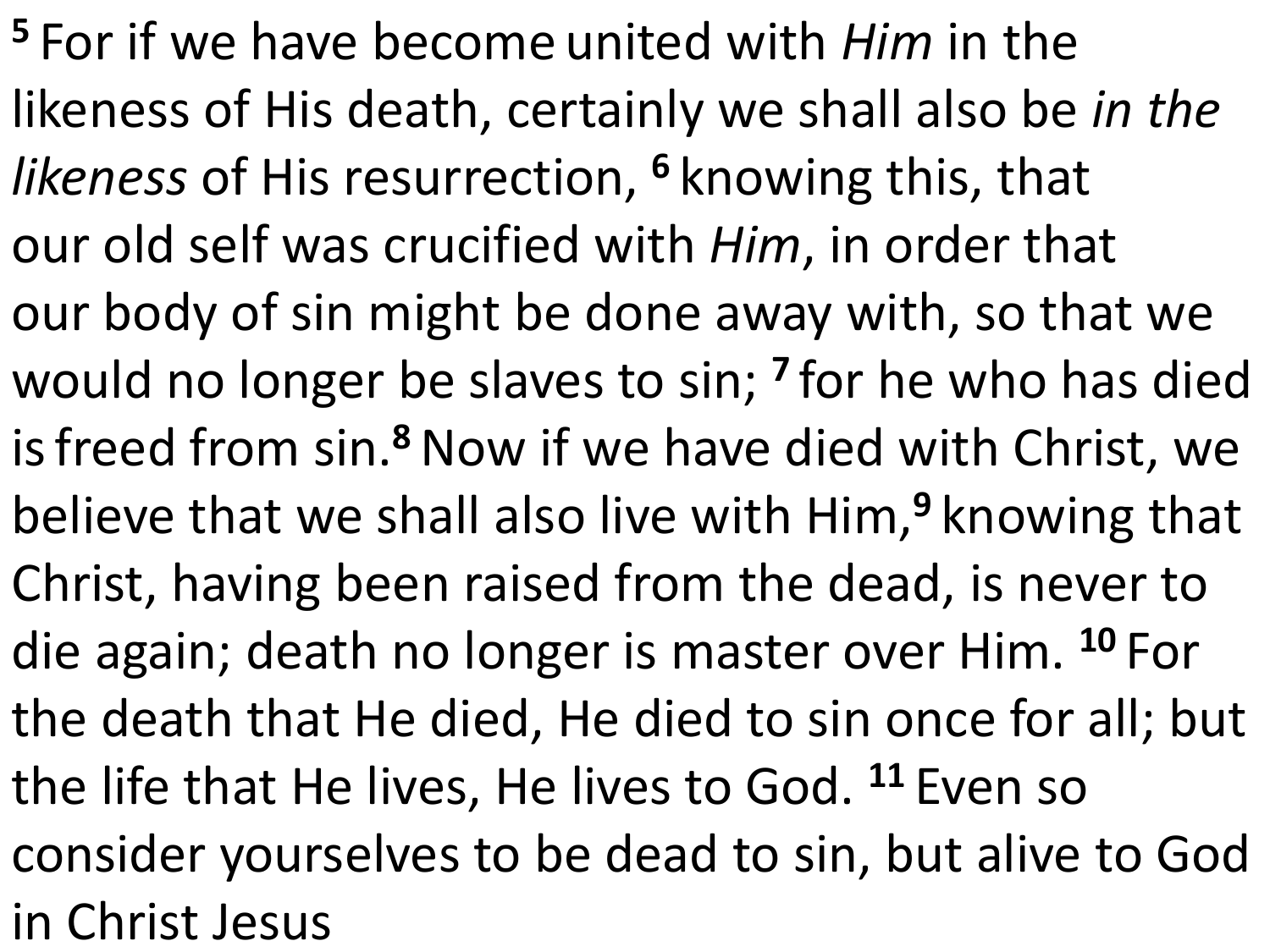**6** 這 樣 , 怎 麼 說 呢 ? 我 們 可 以 仍 在 罪 中、叫恩典顯多麼?

**<sup>2</sup>**斷 乎 不 可 ! 我 們 在 罪 上 死 了 的 人 豈 可 仍 在 罪 中 活 著 呢 ?

**<sup>3</sup>**豈 不 知 我 們 這 受 洗 歸 入 基 督 耶 穌 的 人 是 受 洗 歸 入 他 的 死 麼 ?

**<sup>4</sup>**所 以 , 我 們 藉 著 洗 禮 歸 入 死 , 和 他 一 同 埋 葬 , 原 是 叫 我 們 一 舉 一 動 有 新 生的樣式, 像基督藉著父的榮耀從死 裡 復 活 一 樣 。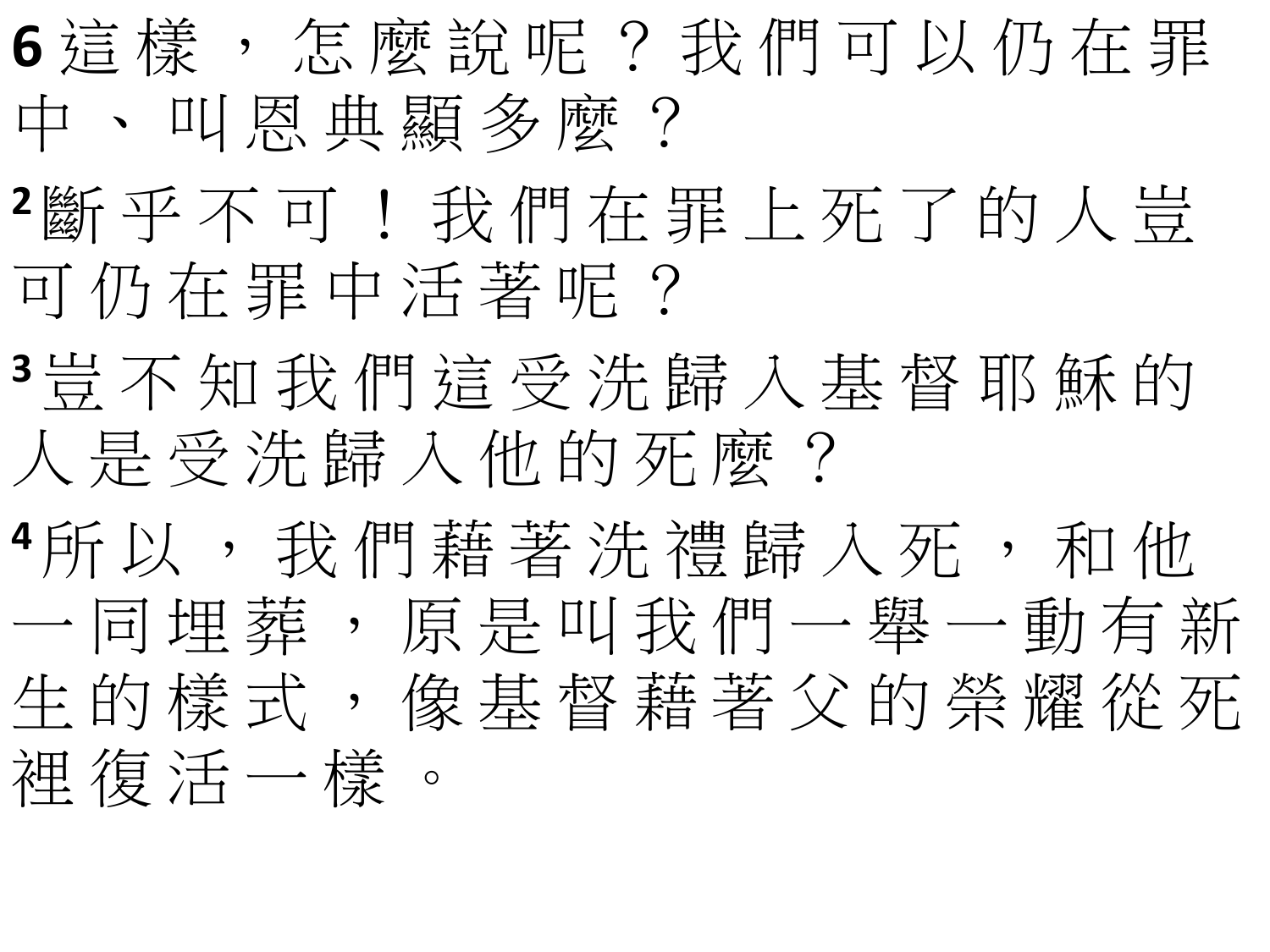**<sup>5</sup>**我 們 若 在 他 死 的 形 狀 上 與 他 聯 合 , 也 要 在他復活的形狀上與他聯合;

**<sup>6</sup>**因 為 知 道 我 們 的 舊 人 和 他 同 釘 十 字 架 , 使 罪 身 滅 絕 , 叫 我 們 不 再 作 罪 的 奴 僕 ;

**<sup>7</sup>**因 為 已 死 的 人 是 脫 離 了 罪 。

**<sup>8</sup>**我 們 若 是 與 基 督 同 死 , 就 信 必 與 他 同 活  $\circ$ 

**<sup>9</sup>**因 為 知 道 基 督 既 從 死 裡 復 活 , 就 不 再 死 , 死 也 不 再 作 他 的 主 了 。

**<sup>10</sup>**他 死 是 向 罪 死 了 , 只 有 一 次 ; 他 活 是 向 神 活 著 。

**<sup>11</sup>**這 樣 , 你 們 向 罪 也 當 看 自 己 是 死 的 ; 向 神 在 基 督 耶 穌 裡 , 卻 當 看 自 己 是 活 的 。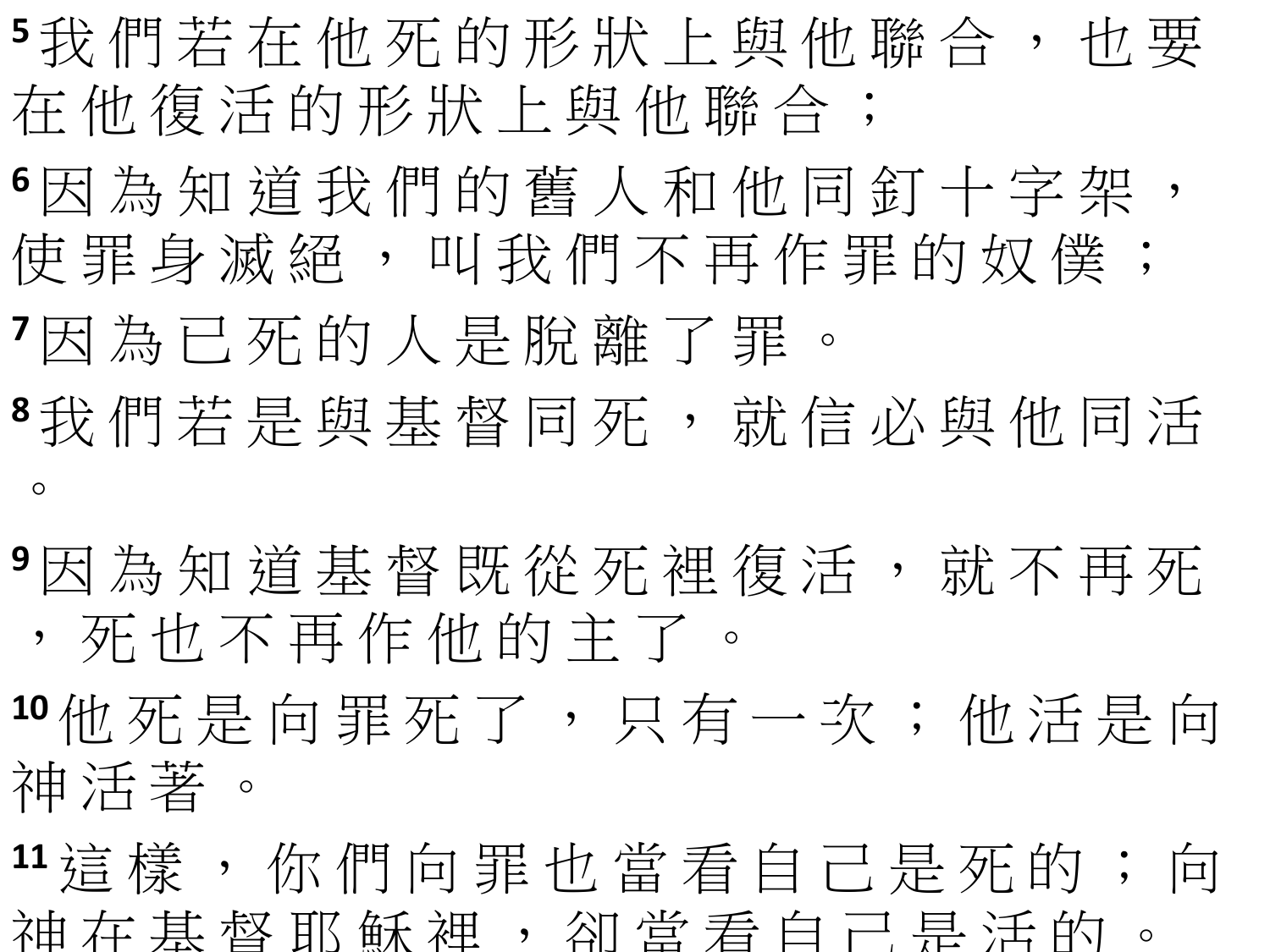- 2. Crucified with Christ 與基督同釘十架
- I was crucified with Christ. All that is condemned by God are dead at the
- time of receiving Christ as my Lord and
- Savior. What you see should be a
- **growing** \_?\_.

………………………………………..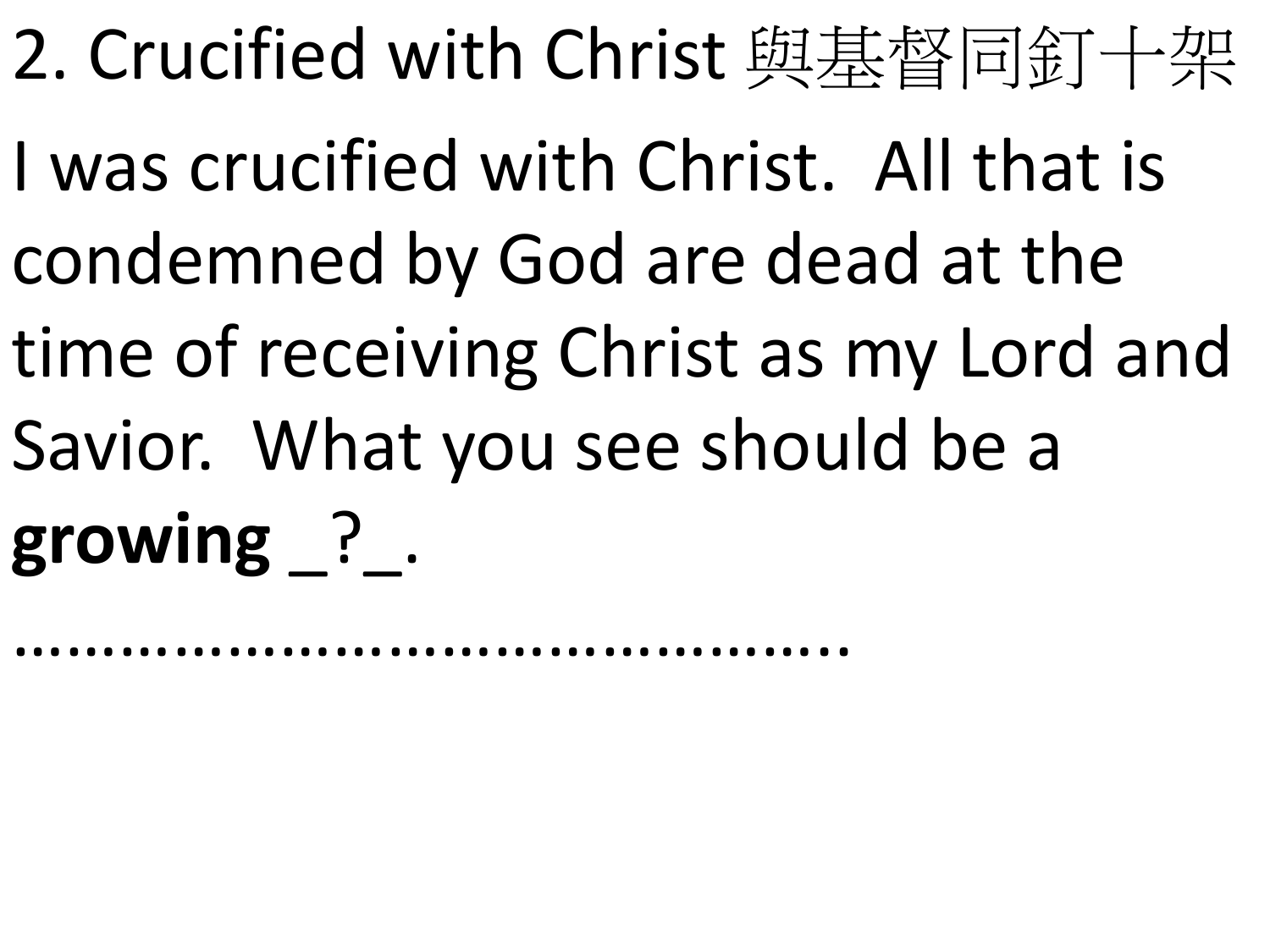- 2. Crucified with Christ 與基督同釘十架
- I was crucified with Christ. All that is condemned by God are dead at the
- time of receiving Christ as my Lord and
- Savior. What you see should be a
- growing CHRIST. It is Christ who
- lives in me. But I am still in the process
- of transformation. Paul says in Phil
- 1:21, "For to me, to live is Christ."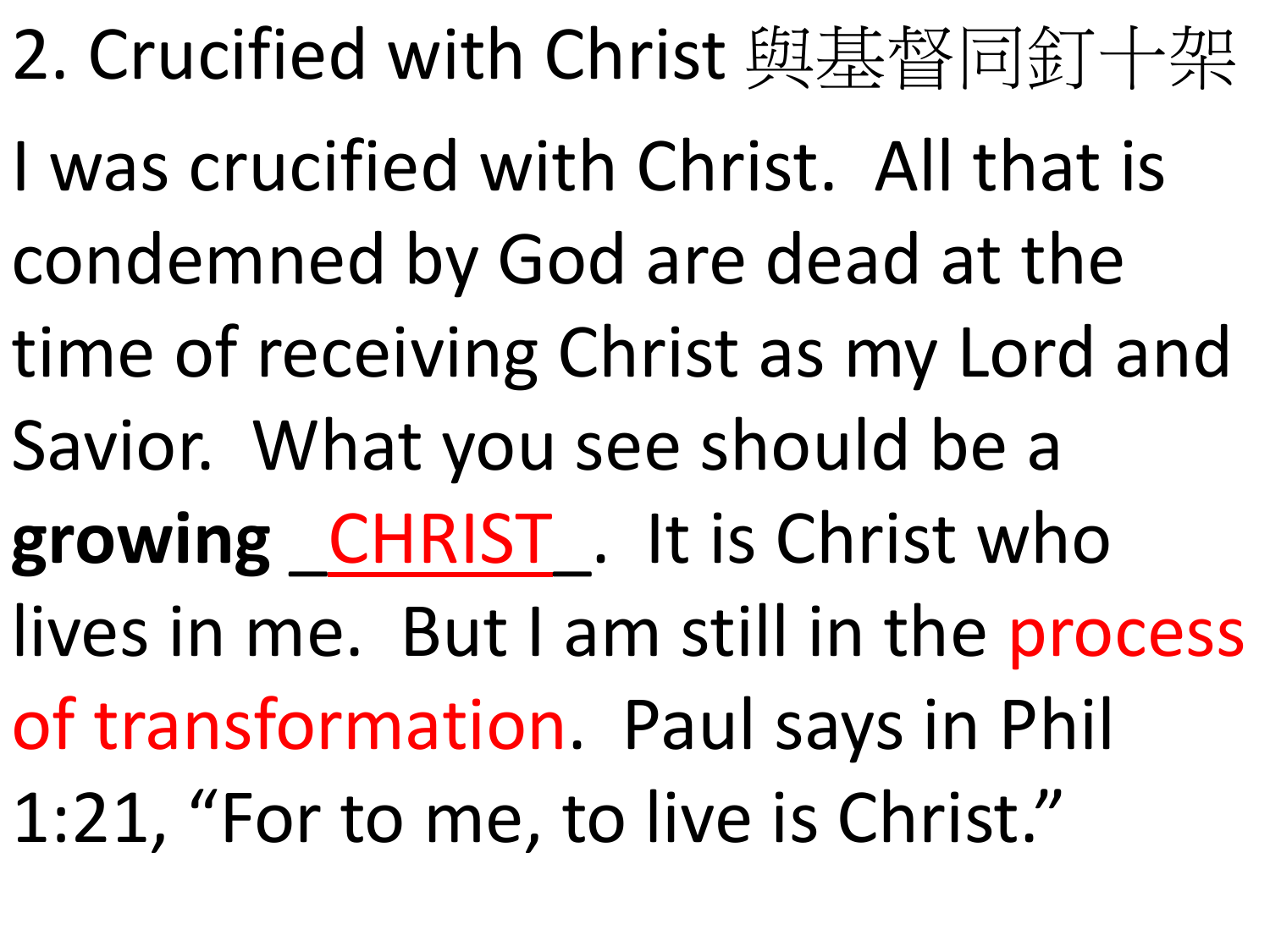- 3. Confidence in Christ 在基督裡有信心
- So we have faith in Christ as our Lord and Savior **every day**.
- Notice Paul says here, "I live by faith in the Son of God!"
- 我如今在肉身活著,是因信神 的兒子而活!